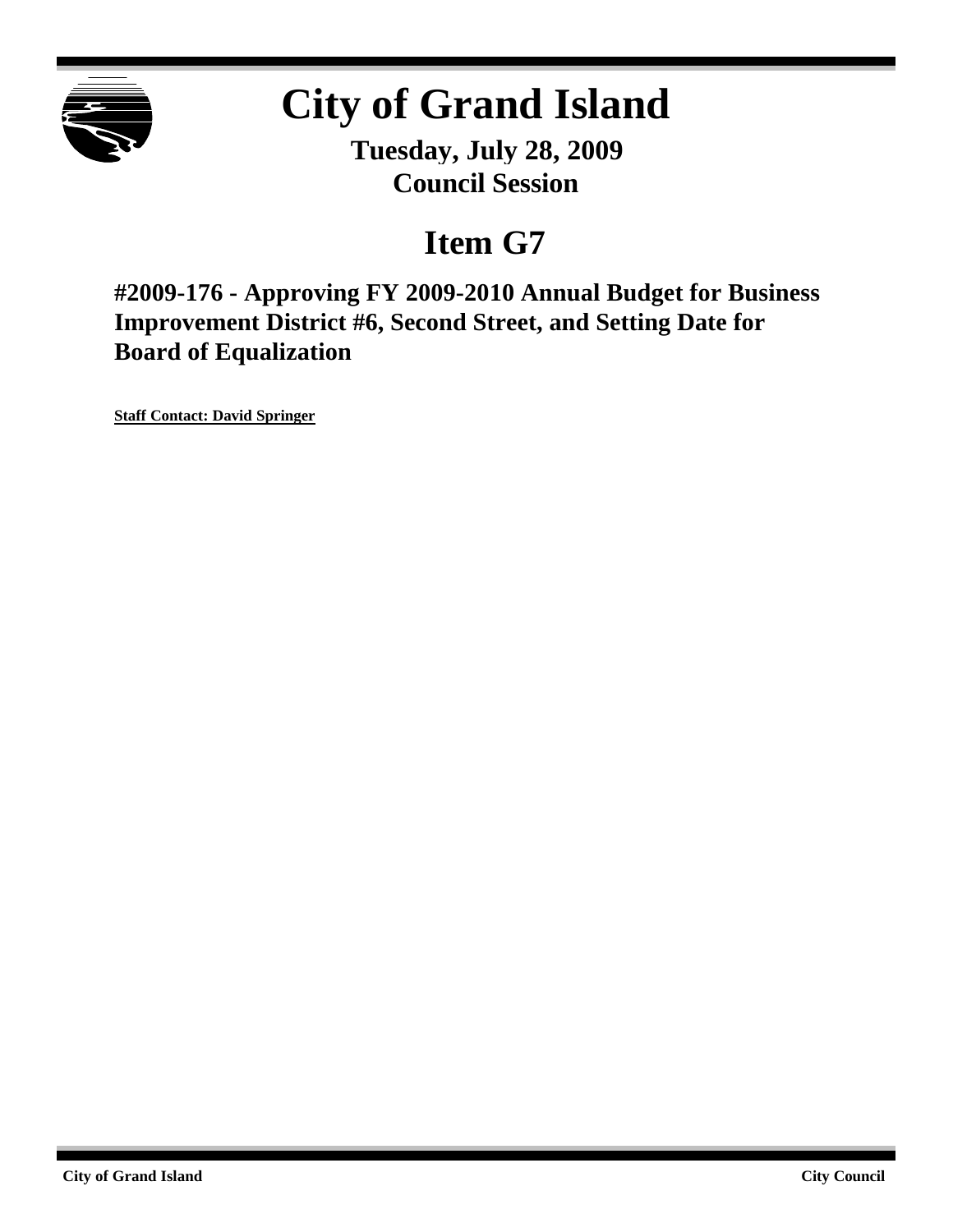## **Council Agenda Memo**

| From:           | Dave Springer, Finance Director                                                                                                            |  |  |
|-----------------|--------------------------------------------------------------------------------------------------------------------------------------------|--|--|
| <b>Meeting:</b> | July 28, 2009                                                                                                                              |  |  |
| Subject:        | Approving FY 2009-2010 Annual Budget for Business<br>Improvement District #6, Second Street, and setting Date<br>For Board of Equalization |  |  |
| Item $\#$ 's:   | $G-7$                                                                                                                                      |  |  |
| $Presenter(s):$ | Dave Springer, Finance Director                                                                                                            |  |  |

#### **Background**

On September 9, 2008, the City Council adopted Ordinance #9186 creating Business Improvement District (BID) #6, Second Street. The creating ordinance established the purpose of the District, described the boundaries, and established that real property in the area that would be subject to a special assessment to support the purposes of the District. The creating Ordinance requires that a proposed budget for the District be approved by the BID Board and forwarded to the City Council for consideration. On June 9, 2009, the BIB #6 Board met and approved the 2009-2010 Budget which provides for special assessments in the amount of \$5.50 per front footage for a total of \$39,292 for the 7,144 front footage.

#### **Discussion**

The majority of the proposed budget of \$38,800

 is to be used for the installation of landscaping and beautification and the subsequent maintenance of frontage areas along the Second Street portion of their district The appropriations for 2009-2010 also include a City fee of \$1,500 for accounting services. A copy of the proposed 2009-2010 budget is attached for review.

## **Alternatives**

It appears that the Council has the following alternatives concerning the issue at hand. The Council may: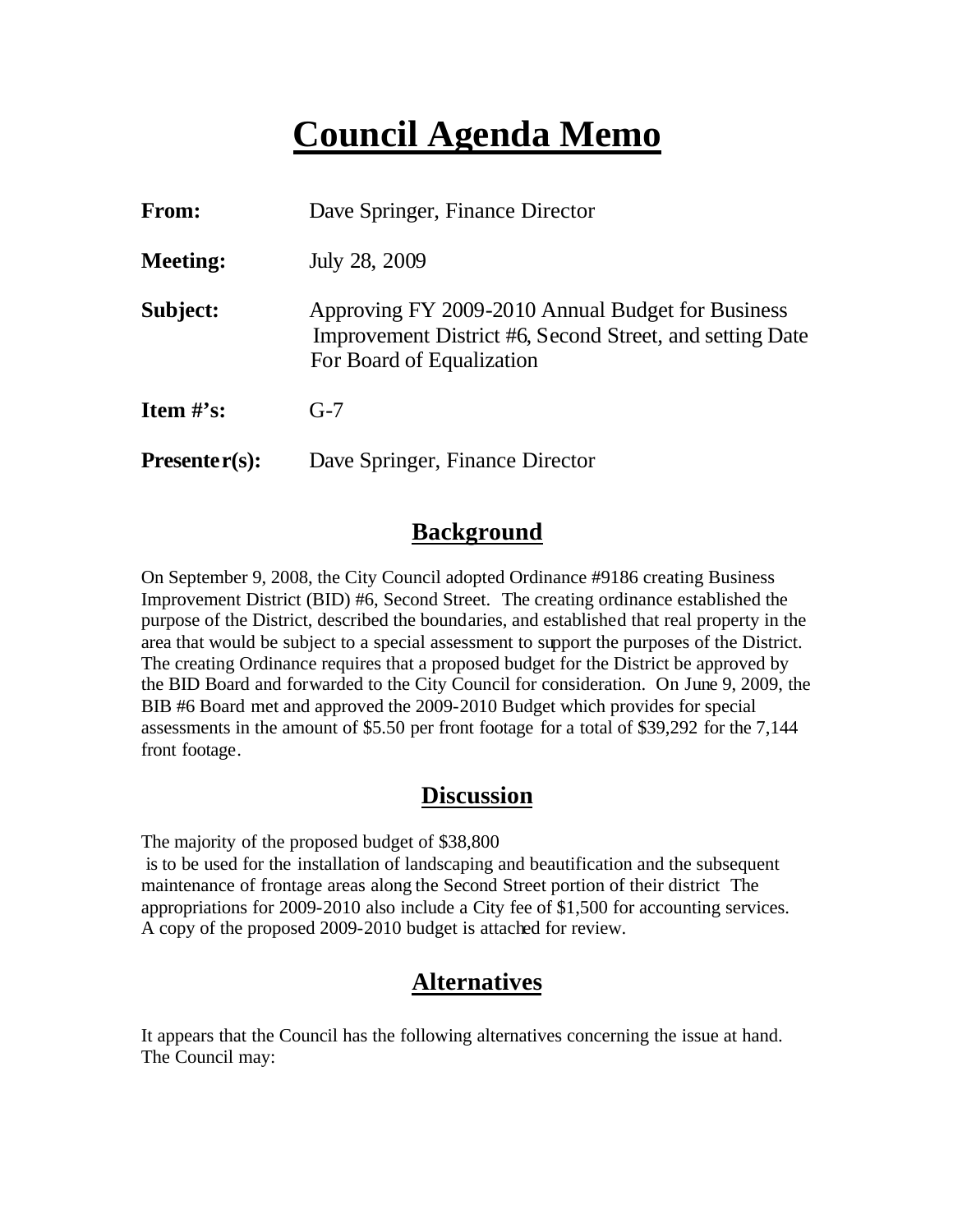- 1. Approve the 2009-2010 Budget for BID #6 and set the date for the Board of Equalization.
- 2. Modify the budget and/or reschedule the Board of Equalization.

### **Recommendation**

City Administration recommends that the Council approve the 2009-20109 Budget for BID #6 and set the date of September 8, 2009 for the Board of Equalization. Notice of the Hearing and proposed assessments will be published according to State Statutes.

### **Sample Motion**

Approve the 2009-2010 Budget for BID #6 and set the date of September 8, 2009 for the Board of Equalization.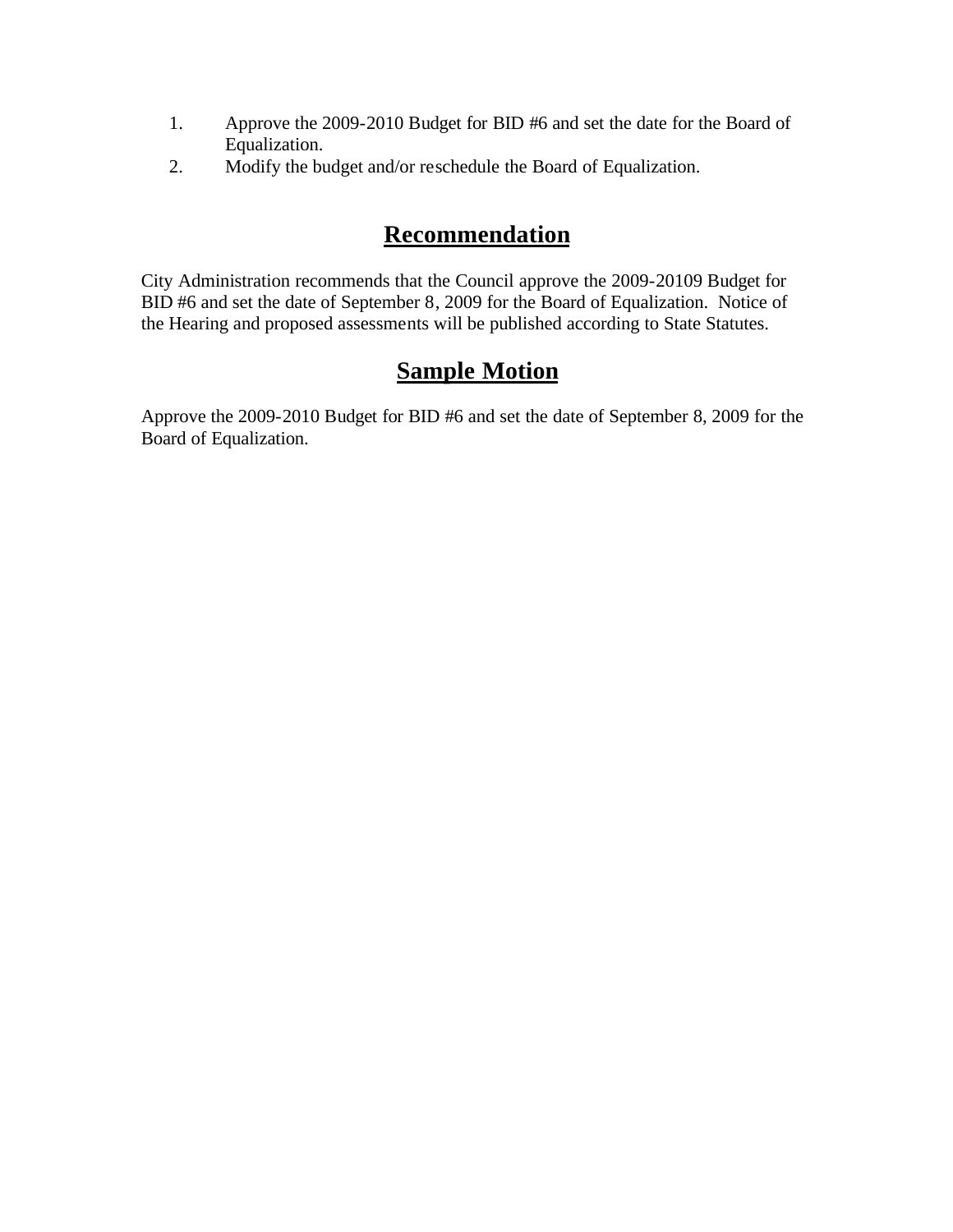#### **BUISNESS IMPROVEMENT DISTRICT #6 - SECOND STREET FY 2009-2010 BUDGET and FIVE YEAR PLAN**

|                                         | 2009<br><b>Budget</b> | 2009<br>Projected        | 2010<br><b>Budget</b> | 2011<br><b>Budget</b> | 2012<br><b>Budget</b> | 2013<br><b>Budget</b>    | 5 Year<br><b>Total</b> |
|-----------------------------------------|-----------------------|--------------------------|-----------------------|-----------------------|-----------------------|--------------------------|------------------------|
| <b>Front Footage</b><br>Levy (Per Foot) | 7,144<br>\$6.00       | 7,144<br>\$6.00          | 7,144<br>\$5.50       | 7,144<br>\$5.00       | 7,144<br>\$4.50       | 7,144<br>\$4.00          | \$5.00 Ave.            |
|                                         |                       |                          |                       |                       |                       |                          |                        |
| <b>REVENUE</b>                          |                       |                          |                       |                       |                       |                          |                        |
| Account                                 |                       |                          |                       |                       |                       |                          |                        |
| 74140 Special Asessments                | 42,864                | 40,500                   | 39,292                | 35,720                | 32,148                | 28,576                   | 219,100                |
| 74787 Interest Revenue                  |                       | 50                       |                       |                       |                       |                          |                        |
| 74795 Other Revenue                     | 1,000                 |                          | 1,000                 | 1,000                 | 1,000                 | 1,000                    | 5,000                  |
| <b>TOTAL REVENUE</b>                    | 43,864                | 40,550                   | 40,292                | 36,720                | 33,148                | 29,576                   | 224,150                |
| <b>APPROPRIATIONS</b>                   |                       |                          |                       |                       |                       |                          |                        |
| Account                                 |                       |                          |                       |                       |                       |                          |                        |
| 85213 Contract Services                 | 15,000                | 14,000                   | 15,000                | 15,000                | 15,000                | 15,000                   | 89,000                 |
| 85241 Computer Services                 |                       |                          |                       |                       |                       |                          |                        |
| 85245 Printing & Binding Services       | 300                   | 75                       | 300                   | 300                   | 300                   | 300                      | 1,575                  |
| 85249 Snow & Ice Removal                |                       | $\overline{\phantom{a}}$ |                       | $\overline{a}$        |                       | $\overline{\phantom{a}}$ |                        |
| 85290 Other Professional Services       | 2,000                 | 1,000                    | 1,500                 | 1,500                 | 1,500                 | 1,500                    | 9,000                  |
| 85305 Utility Services                  | 1,500                 | 500                      | 2,000                 | 2,100                 | 2,200                 | 2,300                    | 10,600                 |
| 85390 Other Property Services           | ÷                     | $\bar{\phantom{a}}$      | $\overline{a}$        | $\blacksquare$        | ÷,                    | $\blacksquare$           |                        |
| 85413 Postage                           | 250                   | 250                      | 250                   | 250                   | 250                   | 250                      | 1,500                  |
| 85416 Advertising                       | 1,500                 | 1,500                    | 1,500                 | 1,500                 | 1,500                 | 1,500                    | 9,000                  |
| 85419 Legal Notices                     | 500                   | 850                      | 1,000                 | 500                   | 500                   | 500                      | 3,850                  |
| 85422 Dues & Subscriptions              |                       |                          |                       |                       |                       |                          | $\overline{a}$         |
| 85428 Travel & Training                 |                       |                          |                       |                       |                       |                          |                        |
| 85490 Other Expenditures                | 4,500                 | 4,500                    | 3,500                 | 3,000                 | 3,000                 | 2,975                    | 21,475                 |
| 85505 Office Supplies                   | 250                   | 50                       | 250                   | 250                   | 250                   | 250                      | 1,300                  |
| 85560 Trees & Shrubs                    | 3,500                 | 2,000                    | 3,000                 | 2,500                 | 2,000                 | 1,500                    | 14,500                 |
| 85590 Other General Supplies            | 500                   | 500                      | 500                   | 500                   | 500                   | 500                      | 3,000                  |
| 85608 Land Improvements                 | 14,000                | 10,000                   | 10,000                | 8,000                 | 7,500                 | 9,786                    | 59,286                 |
| <b>TOTAL OPERATING EXPENSE</b>          | 43,800                | 35,225                   | 38,800                | 35,400                | 34,500                | 36,361                   | 224,086                |
| <b>ANNUAL EXCESS/(LOSS)</b>             | 64                    | 5,325                    | 1,492                 | 1,320                 | (1, 352)              | (6,785)                  |                        |
| <b>Beginning Cash Balance</b>           |                       |                          | 5,325                 | 6,817                 | 8,137                 | 6,785                    |                        |
| Revenues                                | 43,864                | 40,550                   | 40,292                | 36,720                | 33,148                | 29,576                   | 180,286                |
| Expenditures                            | 43,800                | 35,225                   | 38,800                | 35,400                | 34,500                | 36,361                   | 180,286                |
| <b>Ending Cash Balance</b>              | 64                    | 5,325                    | 6,817                 | 8,137                 | 6,785                 | $\blacksquare$           | $\overline{a}$         |